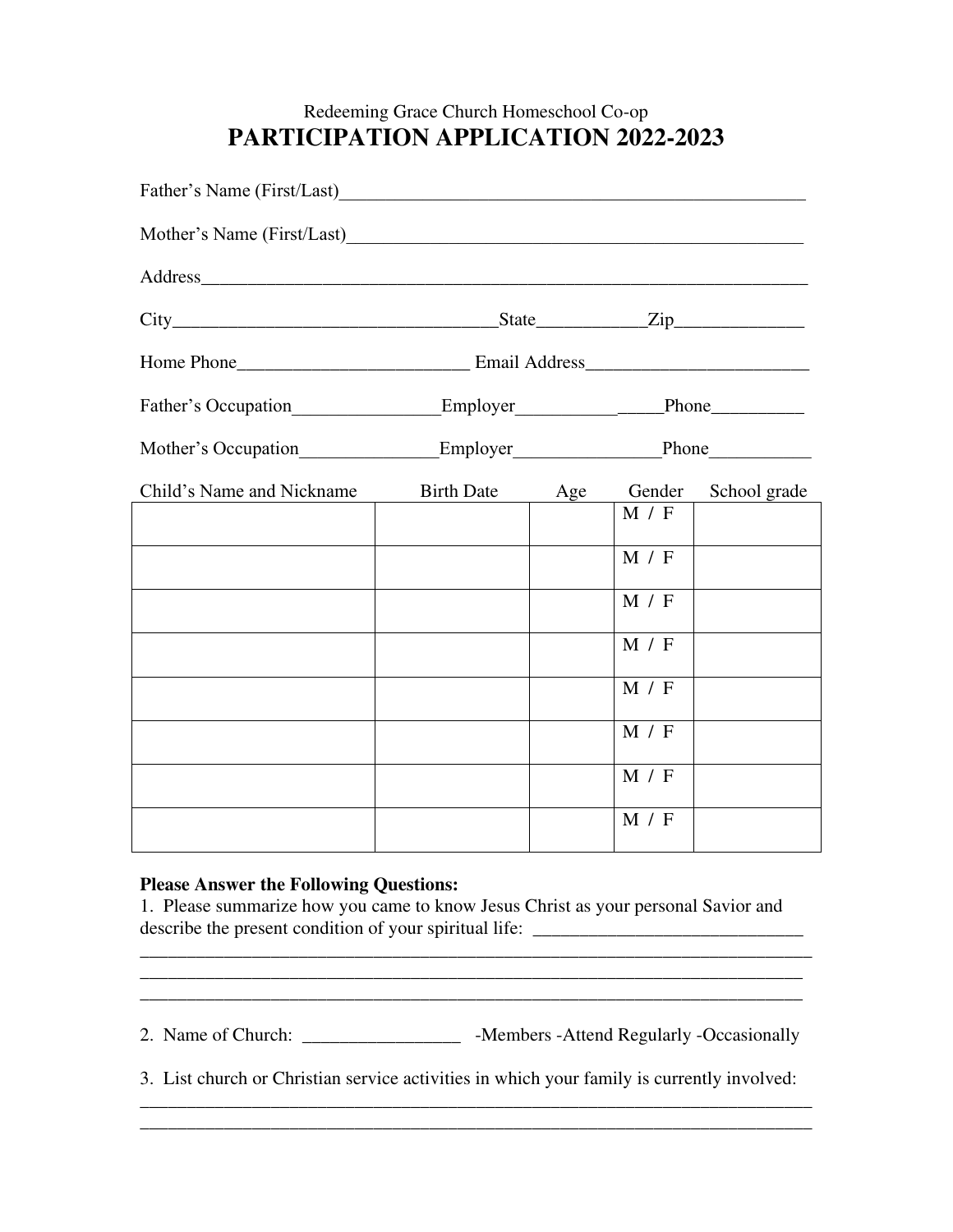4. List parenting classes you have taken:\_\_\_\_\_\_\_\_\_\_\_\_\_\_\_\_\_\_\_\_\_\_\_\_\_\_\_\_\_\_\_\_\_\_\_\_\_\_\_

5. Summarize your parenting philosophy: \_\_\_\_\_\_\_\_\_\_\_\_\_\_\_\_\_\_\_\_\_\_\_\_\_\_\_\_\_\_\_\_\_\_\_\_\_

\_\_\_\_\_\_\_\_\_\_\_\_\_\_\_\_\_\_\_\_\_\_\_\_\_\_\_\_\_\_\_\_\_\_\_\_\_\_\_\_\_\_\_\_\_\_\_\_\_\_\_\_\_\_\_\_\_\_\_\_\_\_\_\_\_\_\_\_\_\_\_\_

6. Have any of your children: -Been dismissed, expelled, or suspended? -Had any scholastic difficulty? -Has been clinically diagnosed with learning/emotional disorder? -Have a physical condition that we should be aware of? YES NO

\_\_\_\_\_\_\_\_\_\_\_\_\_\_\_\_\_\_\_\_\_\_\_\_\_\_\_\_\_\_\_\_\_\_\_\_\_\_\_\_\_\_\_\_\_\_\_\_\_\_\_\_\_\_\_\_\_\_\_\_\_\_\_\_\_\_\_\_\_\_\_

\_\_\_\_\_\_\_\_\_\_\_\_\_\_\_\_\_\_\_\_\_\_\_\_\_\_\_\_\_\_\_\_\_\_\_\_\_\_\_\_\_\_\_\_\_\_\_\_\_\_\_\_\_\_\_\_\_\_\_\_\_\_\_\_\_\_\_\_\_\_\_\_

\_\_\_\_\_\_\_\_\_\_\_\_\_\_\_\_\_\_\_\_\_\_\_\_\_\_\_\_\_\_\_\_\_\_\_\_\_\_\_\_\_\_\_\_\_\_\_\_\_\_\_\_\_\_\_\_\_\_\_\_\_\_\_\_\_\_\_\_\_\_\_\_

\_\_\_\_\_\_\_\_\_\_\_\_\_\_\_\_\_\_\_\_\_\_\_\_\_\_\_\_\_\_\_\_\_\_\_\_\_\_\_\_\_\_\_\_\_\_\_\_\_\_\_\_\_\_\_\_\_\_\_\_\_\_\_\_\_\_\_\_\_\_\_\_

\_\_\_\_\_\_\_\_\_\_\_\_\_\_\_\_\_\_\_\_\_\_\_\_\_\_\_\_\_\_\_\_\_\_\_\_\_\_\_\_\_\_\_\_\_\_\_\_\_\_\_\_\_\_\_\_\_\_\_\_\_\_\_\_\_\_\_\_\_\_\_\_

7. If yes to question 6, which children and explain any answers: \_\_\_\_\_\_\_\_\_\_\_\_\_\_\_\_

8. Please describe your children's current spiritual condition: \_\_\_\_\_\_\_\_\_\_\_\_\_\_\_\_\_

9. What curriculum will you be using to home educate your children this year?

\_\_\_\_\_\_\_\_\_\_\_\_\_\_\_\_\_\_\_\_\_\_\_\_\_\_\_\_\_\_\_\_\_\_\_\_\_\_\_\_\_\_\_\_\_\_\_\_\_\_\_\_\_\_\_\_\_\_\_\_\_\_\_\_\_\_\_\_\_\_\_\_

\_\_\_\_\_\_\_\_\_\_\_\_\_\_\_\_\_\_\_\_\_\_\_\_\_\_\_\_\_\_\_\_\_\_\_\_\_\_\_\_\_\_\_\_\_\_\_\_\_\_\_\_\_\_\_\_\_\_\_\_\_\_\_\_\_\_\_\_\_\_\_\_

\_\_\_\_\_\_\_\_\_\_\_\_\_\_\_\_\_\_\_\_\_\_\_\_\_\_\_\_\_\_\_\_\_\_\_\_\_\_\_\_\_\_\_\_\_\_\_\_\_\_\_\_\_\_\_\_\_\_\_\_\_\_\_\_\_\_\_\_\_\_\_\_

\_\_\_\_\_\_\_\_\_\_\_\_\_\_\_\_\_\_\_\_\_\_\_\_\_\_\_\_\_\_\_\_\_\_\_\_\_\_\_\_\_\_\_\_\_\_\_\_\_\_\_\_\_\_\_\_\_\_\_\_\_\_\_\_\_\_\_\_\_\_\_

\_\_\_\_\_\_\_\_\_\_\_\_\_\_\_\_\_\_\_\_\_\_\_\_\_\_\_\_\_\_\_\_\_\_\_\_\_\_\_\_\_\_\_\_\_\_\_\_\_\_\_\_\_\_\_\_\_\_\_\_\_\_\_\_\_\_\_\_\_\_\_\_

10. List any other homeschool co-op in which your family is currently involved:

| 11. Our family would prefer to attend the co-op on: |          |                    |  |  |
|-----------------------------------------------------|----------|--------------------|--|--|
| Tuesday $\Box$                                      | Thursday | Both $\vert \vert$ |  |  |
| For the Participating Parent Only:                  |          |                    |  |  |

11. I would like to participate in the RGC Co-op by serving as: (check all that apply) Lead Teacher Einstein Helper Einstelle Helper Einer Both

| <b>Age Level</b>                       |                  |                                      |                                       |
|----------------------------------------|------------------|--------------------------------------|---------------------------------------|
| Nursery $\Box$                         | Preschool $\Box$ | Kindergarten $\Box$ Early Elementary |                                       |
| Upper Elementary $\Box$ Jr High $\Box$ |                  |                                      | $\text{Sr. High } \Box$ Any Age Group |